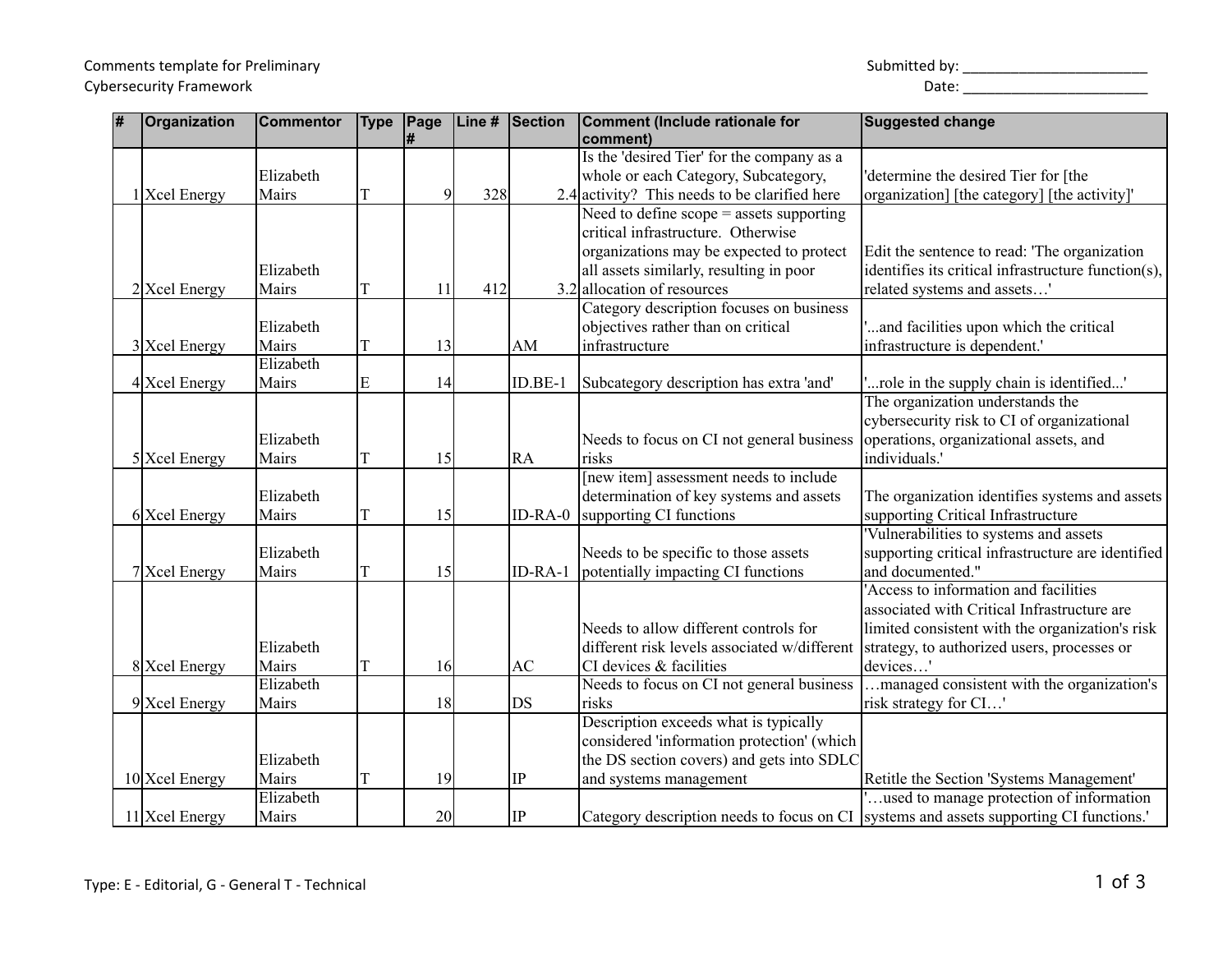Comments template for Preliminary Cybersecurity Framework

| Submitted by: |  |  |
|---------------|--|--|
|               |  |  |

|                                                    |                                          |   |                |                                                | Subcategory description should not                                                                                                                                                                           |                                                                                                                                                                                                                                                  |
|----------------------------------------------------|------------------------------------------|---|----------------|------------------------------------------------|--------------------------------------------------------------------------------------------------------------------------------------------------------------------------------------------------------------|--------------------------------------------------------------------------------------------------------------------------------------------------------------------------------------------------------------------------------------------------|
|                                                    | Elizabeth                                |   |                |                                                | reference 'regulations' as this is not a                                                                                                                                                                     |                                                                                                                                                                                                                                                  |
| 12 Xcel Energy                                     | Mairs                                    | T | 20             | PR.IP-5                                        | regulatory framework                                                                                                                                                                                         | Replace with 'requirements' or 'procedures'                                                                                                                                                                                                      |
|                                                    |                                          |   |                |                                                | Category description needs to factor in                                                                                                                                                                      |                                                                                                                                                                                                                                                  |
|                                                    |                                          |   |                |                                                |                                                                                                                                                                                                              |                                                                                                                                                                                                                                                  |
|                                                    | Elizabeth                                |   |                |                                                | different controls for different risk levels                                                                                                                                                                 | is performed consistent with the                                                                                                                                                                                                                 |
| 13 Xcel Energy                                     | Mairs                                    |   | 21             | MA                                             | of CI assets                                                                                                                                                                                                 | organization's risk strategy for CI.'                                                                                                                                                                                                            |
|                                                    |                                          |   |                |                                                | Category description needs to factor in                                                                                                                                                                      |                                                                                                                                                                                                                                                  |
|                                                    | Elizabeth                                |   |                |                                                | different controls for different risk levels                                                                                                                                                                 | consistent with the organization's risk                                                                                                                                                                                                          |
| 14 Xcel Energy                                     | Mairs                                    |   | 21             | PT                                             | of CI assets                                                                                                                                                                                                 | strategy for CI.'                                                                                                                                                                                                                                |
|                                                    |                                          |   |                |                                                | Policies are high-level statements; our                                                                                                                                                                      |                                                                                                                                                                                                                                                  |
|                                                    | Elizabeth                                |   |                |                                                | organization would not create a Policy for                                                                                                                                                                   |                                                                                                                                                                                                                                                  |
| 15 Xcel Energy                                     | Mairs                                    | T | 21             | PR.PT-1                                        | this level of work                                                                                                                                                                                           | Replace 'policy' with 'standard or procedure'                                                                                                                                                                                                    |
|                                                    |                                          |   |                |                                                | Policies are high-level statements; our                                                                                                                                                                      |                                                                                                                                                                                                                                                  |
|                                                    | Elizabeth                                |   |                |                                                | organization would not create a Policy for                                                                                                                                                                   |                                                                                                                                                                                                                                                  |
| 16 Xcel Energy                                     | Mairs                                    | T | 21             | PR.PT-2                                        | this level of work                                                                                                                                                                                           | Replace 'policy' with 'standard or procedure'                                                                                                                                                                                                    |
|                                                    |                                          |   |                |                                                | Category description needs to factor in                                                                                                                                                                      |                                                                                                                                                                                                                                                  |
|                                                    | Elizabeth                                |   |                |                                                | different controls for different risk levels                                                                                                                                                                 | 'Anomalous activity on systems impacting                                                                                                                                                                                                         |
| 17 Xcel Energy                                     | Mairs                                    |   | 22             | AE                                             | of assets                                                                                                                                                                                                    | Critical Infrastructure is detected"                                                                                                                                                                                                             |
|                                                    |                                          |   |                |                                                | Category description needs to factor in                                                                                                                                                                      |                                                                                                                                                                                                                                                  |
|                                                    | Elizabeth                                |   |                |                                                | different controls for different risk levels                                                                                                                                                                 | The information system and assets controlling                                                                                                                                                                                                    |
|                                                    | Mairs                                    | T | 22             | <b>CM</b>                                      | of assets                                                                                                                                                                                                    | Critical Infrastructure are monitored'                                                                                                                                                                                                           |
| 18 Xcel Energy                                     |                                          |   |                |                                                |                                                                                                                                                                                                              |                                                                                                                                                                                                                                                  |
|                                                    |                                          |   |                |                                                | Category description needs to factor in                                                                                                                                                                      |                                                                                                                                                                                                                                                  |
|                                                    | Elizabeth                                |   |                |                                                | different controls for different risk levels                                                                                                                                                                 | awareness of anomalous events in systems                                                                                                                                                                                                         |
| 19 Xcel Energy                                     | Mairs                                    |   | 23             | DP                                             | of CI assets                                                                                                                                                                                                 | and assets supporting CI functions.'                                                                                                                                                                                                             |
|                                                    |                                          |   |                |                                                | Category description needs to factor in                                                                                                                                                                      |                                                                                                                                                                                                                                                  |
|                                                    | Elizabeth                                |   |                |                                                | different controls for different risk levels                                                                                                                                                                 | recovery activities for systems and assets                                                                                                                                                                                                       |
| 20 Xcel Energy                                     | Mairs                                    |   | 24             | AN                                             | of CI assets                                                                                                                                                                                                 | supporting CI functions.'                                                                                                                                                                                                                        |
|                                                    |                                          |   |                |                                                | Category description needs to factor in                                                                                                                                                                      |                                                                                                                                                                                                                                                  |
|                                                    | Elizabeth                                |   |                |                                                | different controls for different risk levels                                                                                                                                                                 | and eradicate incidents impacting systems                                                                                                                                                                                                        |
|                                                    | Mairs                                    | T |                | MI                                             | of assets                                                                                                                                                                                                    |                                                                                                                                                                                                                                                  |
|                                                    |                                          |   |                |                                                |                                                                                                                                                                                                              |                                                                                                                                                                                                                                                  |
|                                                    |                                          |   |                |                                                |                                                                                                                                                                                                              |                                                                                                                                                                                                                                                  |
|                                                    |                                          |   |                |                                                |                                                                                                                                                                                                              |                                                                                                                                                                                                                                                  |
|                                                    |                                          |   |                |                                                |                                                                                                                                                                                                              |                                                                                                                                                                                                                                                  |
|                                                    |                                          |   |                |                                                |                                                                                                                                                                                                              |                                                                                                                                                                                                                                                  |
|                                                    |                                          |   |                |                                                |                                                                                                                                                                                                              |                                                                                                                                                                                                                                                  |
| 21 Xcel Energy<br>22 Xcel Energy<br>23 Xcel Energy | Elizabeth<br>Mairs<br>Elizabeth<br>Mairs | T | 25<br>25<br>25 | RP<br>$\overline{\text{IM}}$<br>(within<br>RC) | Category description needs to factor in<br>different controls for different risk levels<br>of assets<br>Category description needs to factor in<br>different controls for different risk levels<br>of assets | and assets supporting CI functions.'<br>procedures are maintained and tested,<br>consistent with the organization's risk strategy<br>for CI, to ensure timely'<br>into future activities tied to systems and<br>assets supporting CI functions.' |